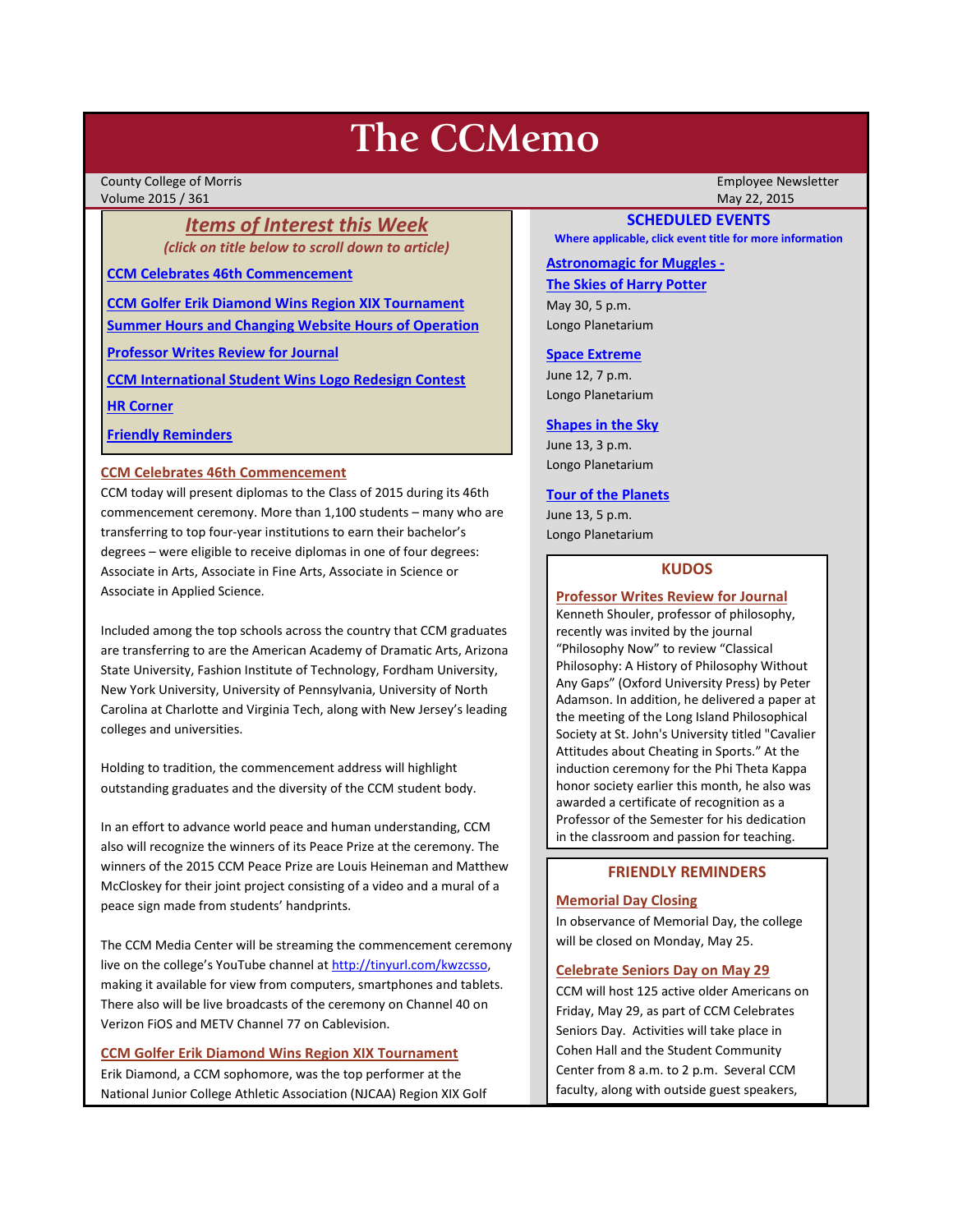Tournament, winning the championship by shooting a two-day total of 153.

The tournament was held at Black Bear Golf Course in Franklin (Sussex)



on Monday, May 11, and Tuesday, May 12. Diamond shot back-to-back rounds of 78 and 75 on the par-72 course to take the victory.

The Titans were just two strokes shy of the winning team score, combining for a 660 to place second. With the secondplace finish, the team qualifies for the

NJCAA Division III National Championships at Chautauqua Golf Club in Chautauqua, N.Y., from June 1 – June 5. This marks the 10th time in 12 years that CCM has qualified for nationals. Read more at [http://tinyurl.com/lqqra6q.](http://tinyurl.com/lqqra6q)

#### <span id="page-1-0"></span>**Summer Hours and Changing Website Hours of Operation**

Effective Monday, June 1, and continuing through the Friday, August 21, those employees scheduled for a one-hour unpaid lunch period will take a half-hour unpaid lunch period. This will permit them to leave the college a half hour earlier during the summer period.

As summer hours begin, some areas of "Hours of Operation" on the Quicklinks bar on the CCM homepage will need to be changed. When this feature was originally conceived, it was to be the responsibility of the administrative assistants in each department to keep department hours up to date. John Hester, CCM digital communications coordinator, has put together a step-by-step guide on how to do this.

- 1. Go t[o http://www3.ccm.edu/admin/officehrs/updateoffice.aspx](http://www3.ccm.edu/admin/officehrs/updateoffice.aspx)
- 2. You will be prompted for your username and password. These are the same ones you use to log onto your computer in the morning. If you can't log in, contact [jhester@ccm.edu](mailto:jhester@ccm.edu) in order to have IT add you to the user list.
- 3. Select your department from the drop down list.
- 4. Change any information you need to change.
- 5. Since the "Hours" box is not a rich text box, you will need to add some HTML tags to format: < br> > to add a break, < b> this will bold text</b>
- 6. Once you hit "Submit," your information will be updated on the website.

### <span id="page-1-1"></span>**CCM International Student Wins Logo Redesign Contest**

When Caera Hirsch, 18, of Ridge, moved from her birthplace of South Africa to Sydney, Australia, she didn't know how many more times she would move before she reached the age of 19. From Australia she moved to Paris, then Tokyo and then to Morris County where she attended CCM this year as an international student. She next plans to move back to Australia and attend one of its universities.

During her year at CCM and with the guidance of Yvonne Bandy, professor of Visual Arts, Hirsch discovered an interest in graphic design and won a logo contest commissioned by the Morris County Bar

will be offering 12 workshops on topics such as politics, photography, senior health and end-of-life planning. Three historically popular workshops are cooking with Linda Pacchiano, Chris Fenwick's stargazing in the planetarium and James Howard's lecture on afternoon tea with a scones and tea tasting. Please welcome any visitors you see and help any individual who may need guidance by looking on their name tag for their next location.

Registration is open up to the day of the event and \$20 pays for the entire day's activities. A brochure and registration form can be found at

[www.ccm.edu/businesscommunity.](http://www.ccm.edu/businesscommunity)

#### **CCM Picnic Scheduled for June 19**

The CCM Picnic will be held on Friday, June 19. More details will follow from the picnic committee before the event.

## **Library Novella Book Club**

The CCM Library Novella Book Club will be discussing "Trout Fishing in America" by Richard Brautigan on Wednesday, May 27, from noon to 1 p.m. and all employees are welcome to attend. The club typically meets the last Wednesday of the month in the library conference room. Those with questions can contact ext. 5278.

#### **Purchasing Deadlines**

Please note the purchase requisition deadlines for 2014-15, one of which has already passed, as the fiscal year starts to come to an end. The deadlines help ensure Purchasing has adequate lead time to procure all goods and services.

If you are planning to purchase any capital equipment or audio-visual equipment, please email Purchasing immediately. CCM is currently in a bid situation for audio-visual equipment and specialized capital equipment. Therefore, Purchasing cannot guarantee a June 30 delivery date unless the item(s) are available under a state or consortium contract.

Deadline dates are: